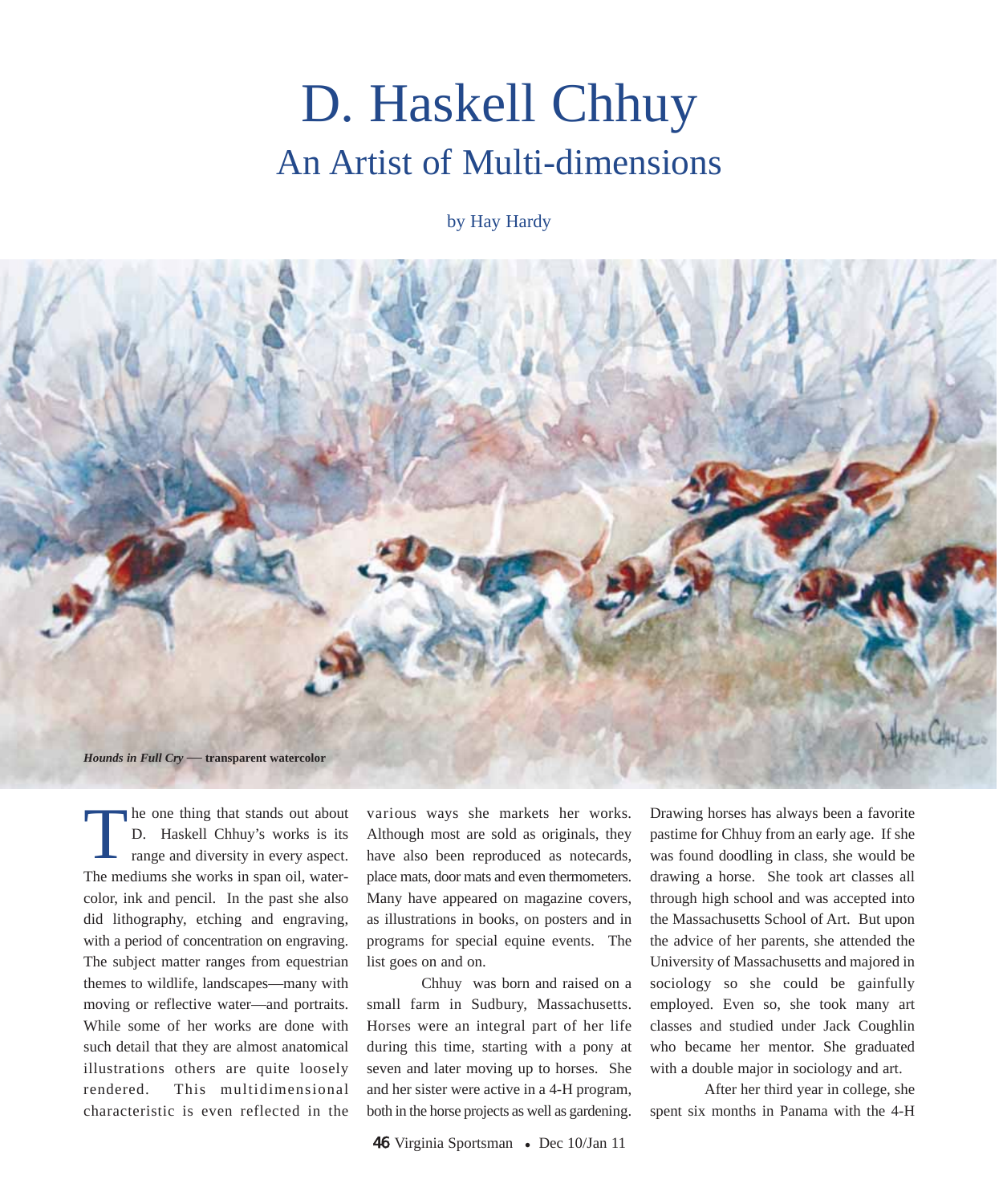International Farm Youth Exchange. Prior to her departure, she joined the International Student Club to acquaint herself with foreign customs and foods. There she met Lim Chhuy, a foreign student from Cambodia. Upon her return from Panama she was accepted into the Peace Corps and planned to go to Latin America after completing college; however, she instead joined Lim in Holland where he was employed by an international company. They were married in England and spent the next 10 years in Europe, mostly in France.

While searching for employment, she studied French at the Alliance Francaise and took printmaking classes at the American Center for Students and Artists in Paris. Her teacher happened to be a student of S.W. Hayter, a well known printmaker from England. Through the introduction of her teacher, Chhuy was accepted into Hayter's prestigious atelier to study etching and engraving. At the same time, she also studied life drawing, painting and lithography at the Ecole Nationale Superieure des Beaux Arts in Paris.

In 1976, the Chhuys moved back to the U.S. For the next 24 years, the couple resided in New Jersey, where Chhuy continued to pursue her career in art, and sold much of her work through M.J. Knoud, an exclusive saddle shop on Madison Avenue in New York. She felt greatly honored when her work was also accepted by Associated American Artists on Fifth Avenue, a gallery that handled both Coughlin's and Hayter's work. During this period she did spot illustrations for *The Chronicle of the Horse* and *Gourmet* magazines and received two illustration assignments for Jean Slaughter Doty's books—*The Valley of the Ponies* and *Dark Horse*.

Over the past 20-plus years her paintings have appeared on 27 *Chronicle* covers. Two fun projects from that time were penand-ink drawings that were used on a wine label and a miniature portrait of a Lab which was engraved on a signet ring at Tiffany's.



*Tree Study* —**watercolor, accepted by New Jersey Watercolor Juried Exhibition**

*Polo II* —**engraving on Copper**



47 Virginia Sportsman • Dec 10/Jan 11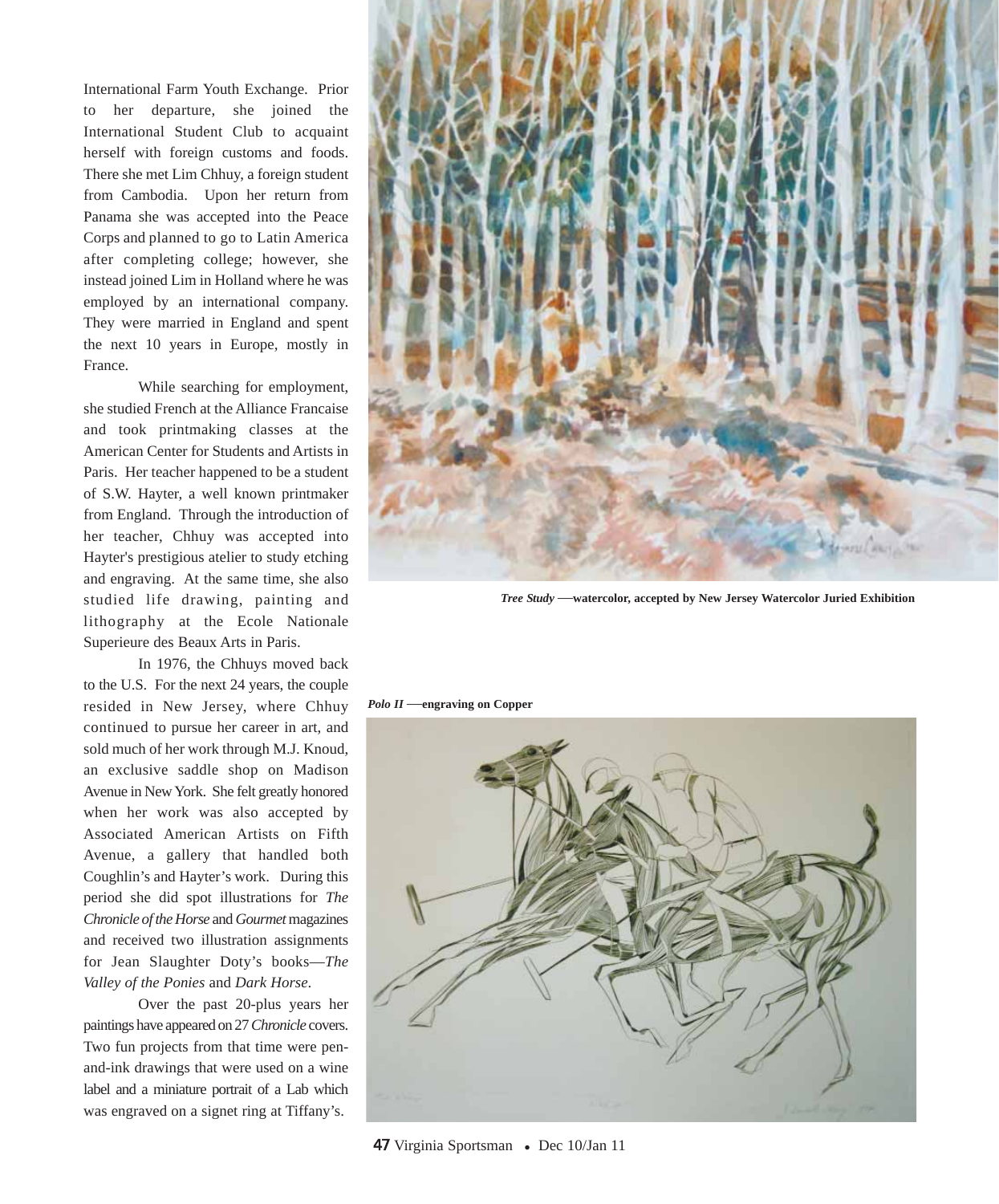

*A Good Run on Midway Farm* —**oil, included in the book** *A Centennial View*



*The Last Hurdle* —**oil, Best in Show, Virginia Equine Artist Association Wine label, pen-and-ink drawings**



48 Virginia Sportsman • Dec 10/Jan 11